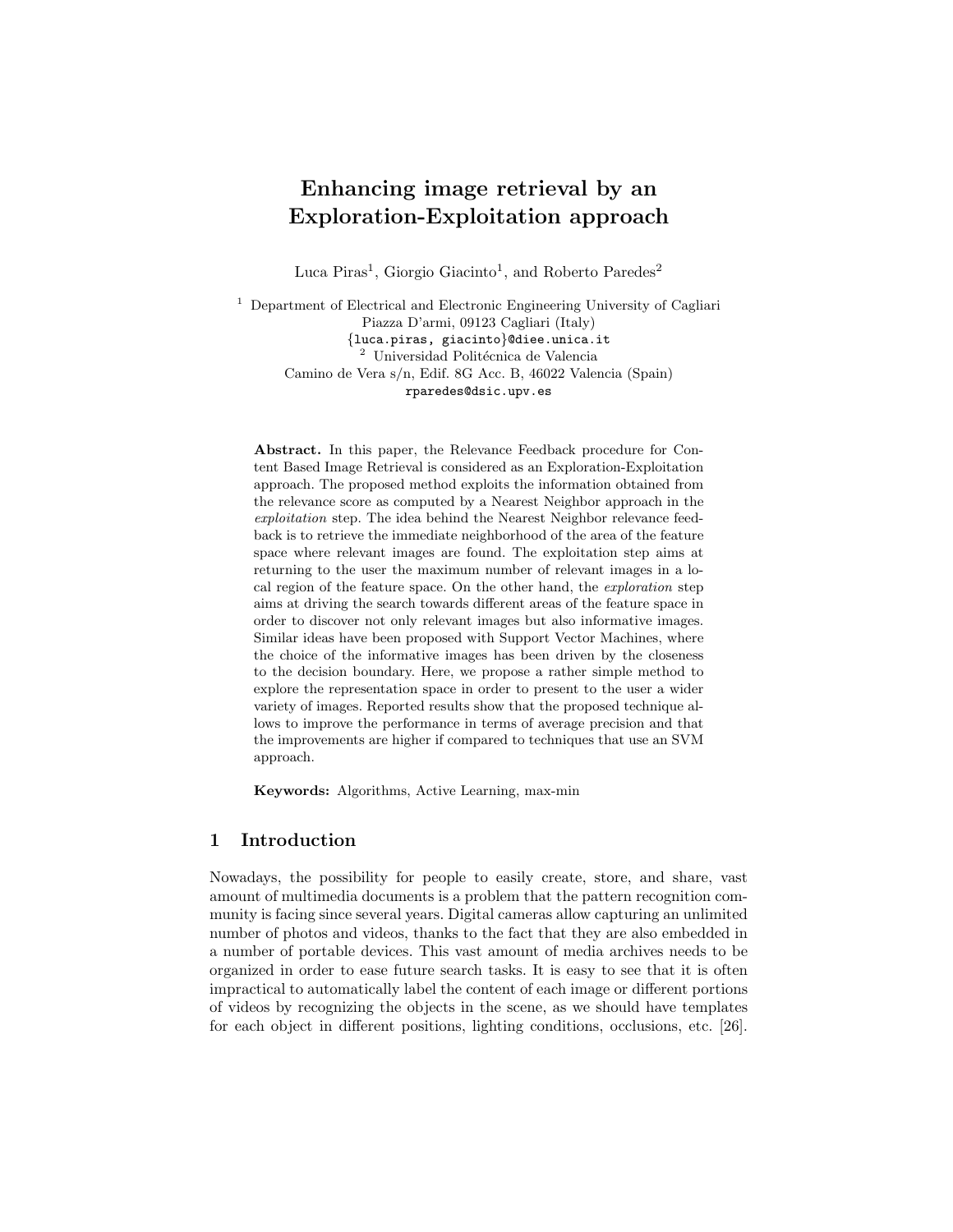It is quite easy to see that each picture and video may be characterized by a large number of concepts depending on the level of detail used to describe the scene, or the focus in the description. Moreover, different users may describe an image using different categories, and the same user may classify the same image in different ways depending on the context. Sometimes, an image may contain one or more concepts that can be prevalent with respect to others, so that if a large number of people are asked to label the image, they may unanimously use the same label. Nevertheless, it is worth noting that a concept may be also decomposed in a number of "elementar" concepts. For example, an image of a car can have additional concepts, like the color of the car, the presence of humans or objects, etc. Thus, for a given image or video-shot, the same user may focus on different aspects. How the task of retrieving similar images or videos from an archive can be solved by automatic procedures? How can we design procedures that automatically tune the similarity measure to adapt to the visual concept the user is looking for? Once again, the target of the classification problem cannot be clearly defined beforehand but must be designed to explicitly take into account user needs [10].

In the field of content based multimedia retrieval, a number of review papers pointed out the difficulties in providing effective similarity measure that can cope with the broad domain of content of multimedia archives [6, 21, 28]. The shortcomings of current techniques developed for image and video has been clearly shown by Pavlidis [25]. While systems tailored to a particular image domain (e.g., medical images) can exhibit quite impressive performances, the use of these systems on unconstrained domains reveals their inability to adapt dynamically to new concepts [27]. One solution is to have the user manually label a small set of representative images as relevant or non relevant to the query (the so-called relevance feedback) that are used as training set for updating the similarity measure [33]. In this system is not uncommon that, after the first feedback iterations, the number of relevant images retrieved increases quickly. However, the system typically stops providing new relevant images despite of the user interaction. The reason lies in the way in which images are presented to the user. In fact, usually the best ranked images are retrieved after each round of feedback, and these images are usually retrieved in a small local area of the feature space. As a consequence, the search often converges towards a local optimum, without taking into account images in other areas of the feature space. In order to address this kind of problems, we propose an Exploitation-Exploration mechanism where the exploration step is inspired by Active Learning [4]. Our approach requires the system to choose not only the most relevant images according to the user judgement, but also the most informative images that allows driving the search in more promising regions of the feature space. The key issue is how to choose the most informative images. Usually this approach has been used in systems based on discriminative functions, i.e. system that builds a decision function which classifies the unlabelled data.

One method to select informative images is based on choosing the patterns closest to the decision boundary, as described in [31, 16] where SVM based on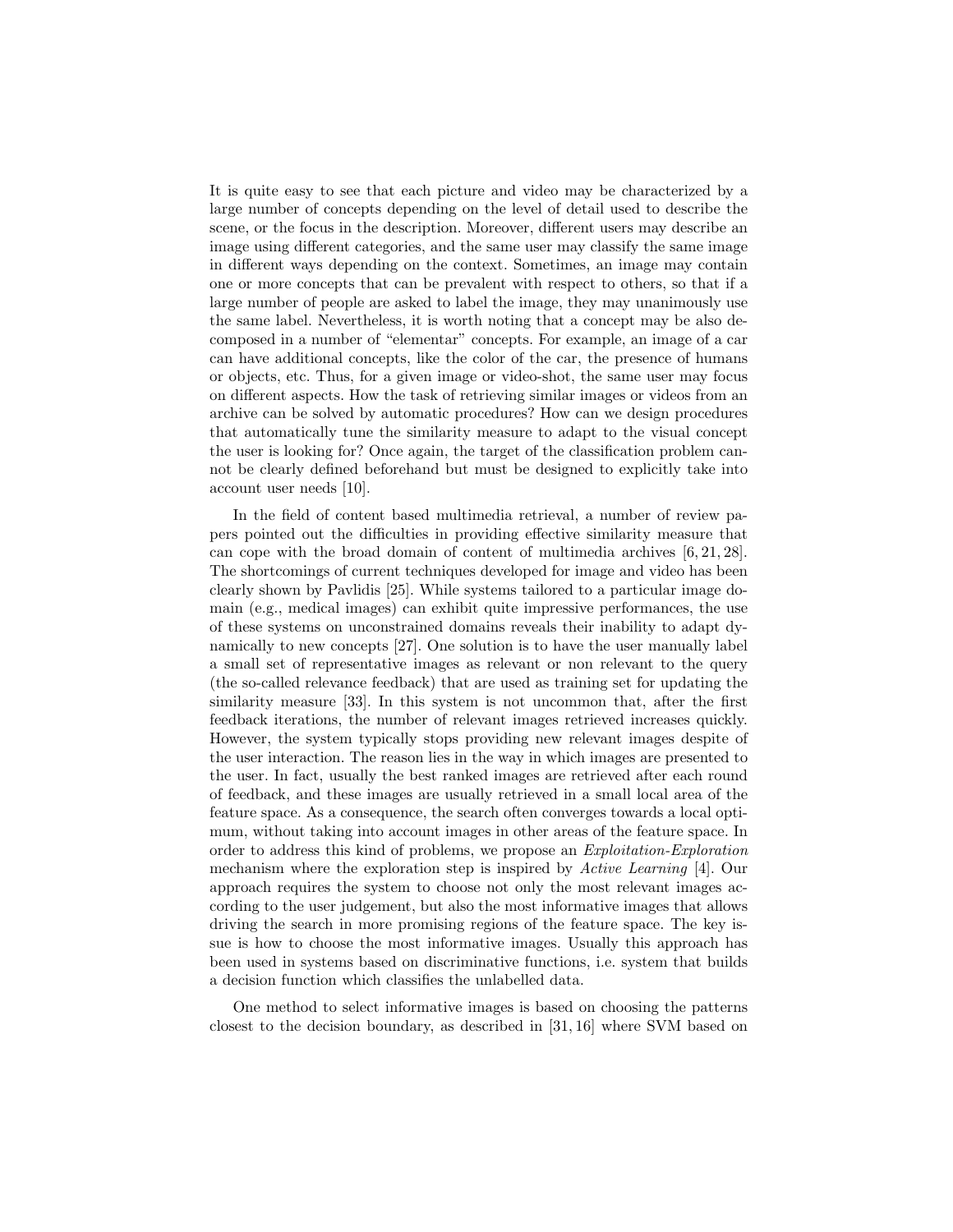active learning are used. In [3], the authors proposed to learn two SVM classifiers in two uncorrelated feature spaces as color and texture. The classifiers have been then used to classify the images and the unlabelled ones that received a different label in the two feature spaces, have been chosen to be shown to the user. In addition, different criteria have been proposed over the years as the minimization of expected average precision [13], or the maximization of the entropy [19]. In the latter paper the authors learned an SVM on the labelled images, mapped the SVM outputs into probabilities and chose the images with the probability to belong to relevant class nearest to 0.5. In [17] the authors instead to use the proximity to the theoretical decision boundary as measure of the information capability of the training images, propose a clarity index that takes into account the rank of each image with respect to those of the known relevant and non relevant images. The images with the lowest values of clarity are chosen as training images.

Conventional SVM active learning is designed to select a single example for each learning iteration but, as suggested in [15], usually in a relevance feedback iteration the user labels multiple image examples as being relevant or non relevant. In this case it is possible that the system selects similar images to learn the SVM. The authors, to address this problem, proposed a Batch Mode Active Learning technique that chooses the most suitable unlabelled examples one at a time. An interesting approach has been proposed in [34] where the authors propose a novel paradigm of active learning, which is able to estimate the probability density function (pdf) of the underlying query distribution to avoid the risk of learning on a completely unknown distribution. The estimated pdf, together with the distribution of the classifier outcomes, is used to guide the sampling, in the way that it is possible to give priority to two types of instances to label in the next iteration, namely instances in the area where the probability to find relevant pattern is high (for boosting the retrieval) and instances in the uncertain area (for figuring out the new decision boundary). In [22] the authors, instead of using SVM, proposed a selective sampling for Nearest Neighbor classifiers. In order to choose the most informative patterns they suggest to consider not only the uncertainty of the candidate sample point, but also the effect of its classification on the remaining unlabelled points. For this reason, their lookahead algorithm for selective sampling considers sampling sequences of neighboring patterns of length  $k$ , and selects an example that leads to the best sequence. The best sequence is the one whose samples have the highest conditional class probabilities. Also in [18] the authors proposed a probabilistic variant of the k-Nearest Neighbor method for active learning in multi-class scenarios. After that they defined a probability measure, based on the pairwise distances between data points, they used the Shannon entropy as "uncertain" measure over the class labels in order to maximize the discriminating capabilities of the model.

In this paper we consider the most informative images as those that are distributed around the images that have been labelled by the user along all the representation space. This task can be accomplished by resorting to an Active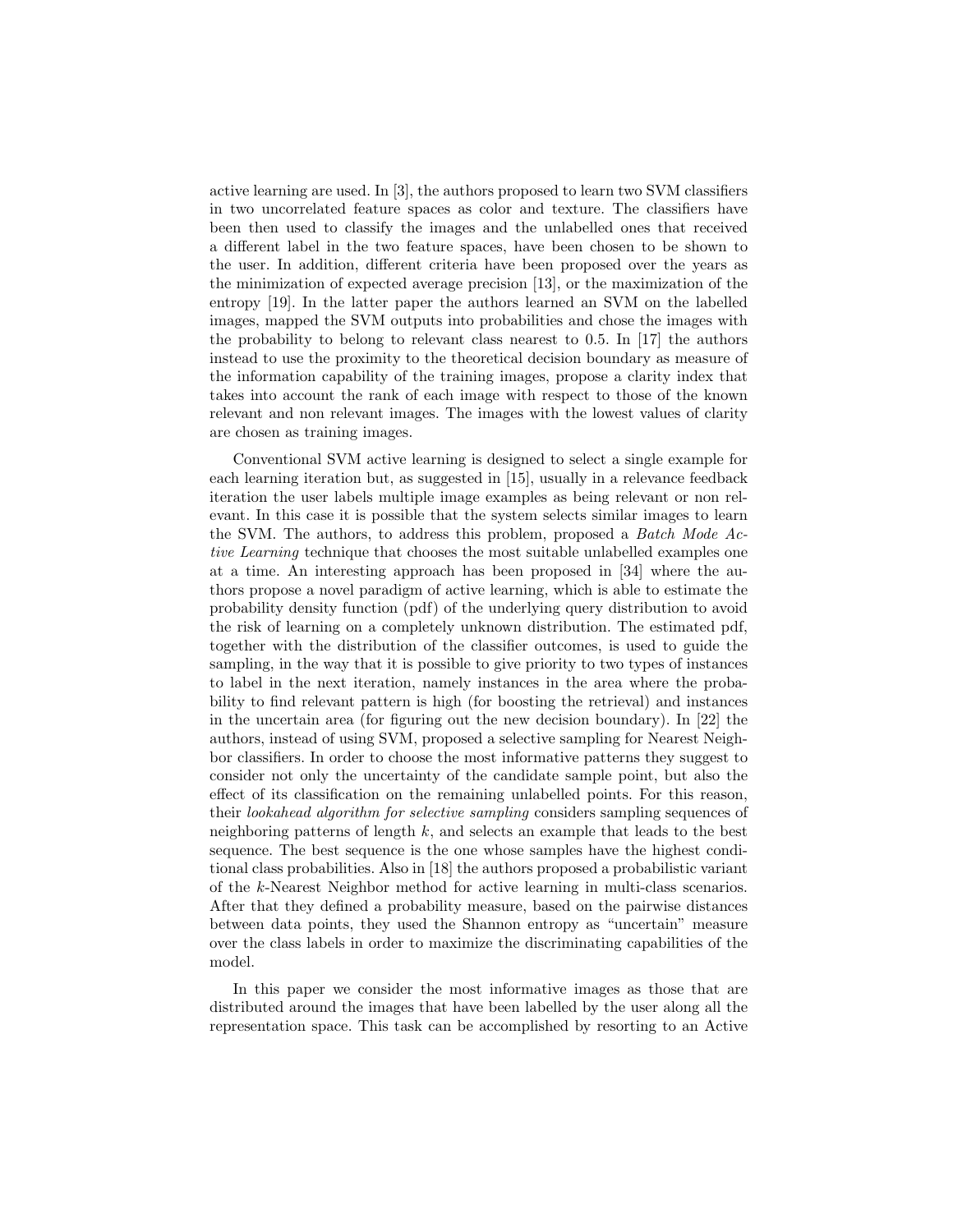Learning approach based on hierarchical clustering of the data [5]. Although this technique allows obtaining good results, it is quite computationally expensive. In order to use a computationally cheap method, we performed the exploration phase through a max-min approach that showed good results in similar tasks such as the initialization of the *c*-means algorithm [20].

This paper is organized as follows. Section 2 briefly reviews the Nearest Neighbor approach used in order to assign a Relevance Score to the images. Section 3 introduces the proposed technique and describes how exploit it in the Relevance Feedback iterations. Experimental results are reported in Section 4. Conclusions are drawn in Section 5.

# 2 Nearest-Neighbor Relevance Feedback for Relevance Score

The use of the Nearest-Neighbor paradigm has been inspired by classification techniques based on the "nearest case", which are used in pattern recognition and machine learning for classification and outlier detection. In addition, nearestneighbor techniques have been also used in the context of "active learning", which is closely related to relevance feedback [22]. In particular, recent works on outlier detection and one-class classification clearly pointed out the effectiveness of nearest-neighbor approaches to identify objects belonging to the target class (i.e., the relevant images), while rejecting all other objects (i.e., non relevant images) [2, 30]. This approach is suited to cases when it is difficult to produce a high-level generalization of a "class" of objects.

This approach can be used for estimating image relevance in CBIR as each "relevant" image as well as each "non relevant" image can be considered as individual "cases" or "instances" against which the images of the database should be compared [12].

In this paper, a method proposed in [9] has been used, where a score is assigned to each image of a database according to its distance from the nearest image belonging to the target class, and the distance from the nearest image belonging to a different class. This score is further combined to a score related to the distance of the image from the region of relevant images. The combined score is computed as follows:

$$
rel(\mathbf{x}) = \left(\frac{n/t}{1+n/t}\right) \cdot rel_{BQS}(\mathbf{x}) + \left(\frac{1}{1+n/t}\right) \cdot rel_{NN}(\mathbf{x})
$$
(1)

where  $n$  and  $t$  are the number of non-relevant images and the whole number of images retrieved after the last iteration, respectively. The two terms  $rel_{NN}$  and  $rel<sub>BOS</sub>$  are computed as follows:

$$
rel_{NN}(\mathbf{x}) = \frac{\|\mathbf{x} - NN^{nr}(\mathbf{x})\|}{\|\mathbf{x} - NN^{r}(\mathbf{x})\| + \|\mathbf{x} - NN^{nr}(\mathbf{x})\|}
$$
(2)

where  $NN^{r}(\mathbf{x})$  and  $NN^{nr}(\mathbf{x})$  denote the relevant and the non relevant Nearest Neighbor of  $x$ , respectively, and  $\|\cdot\|$  is the metric defined in the feature space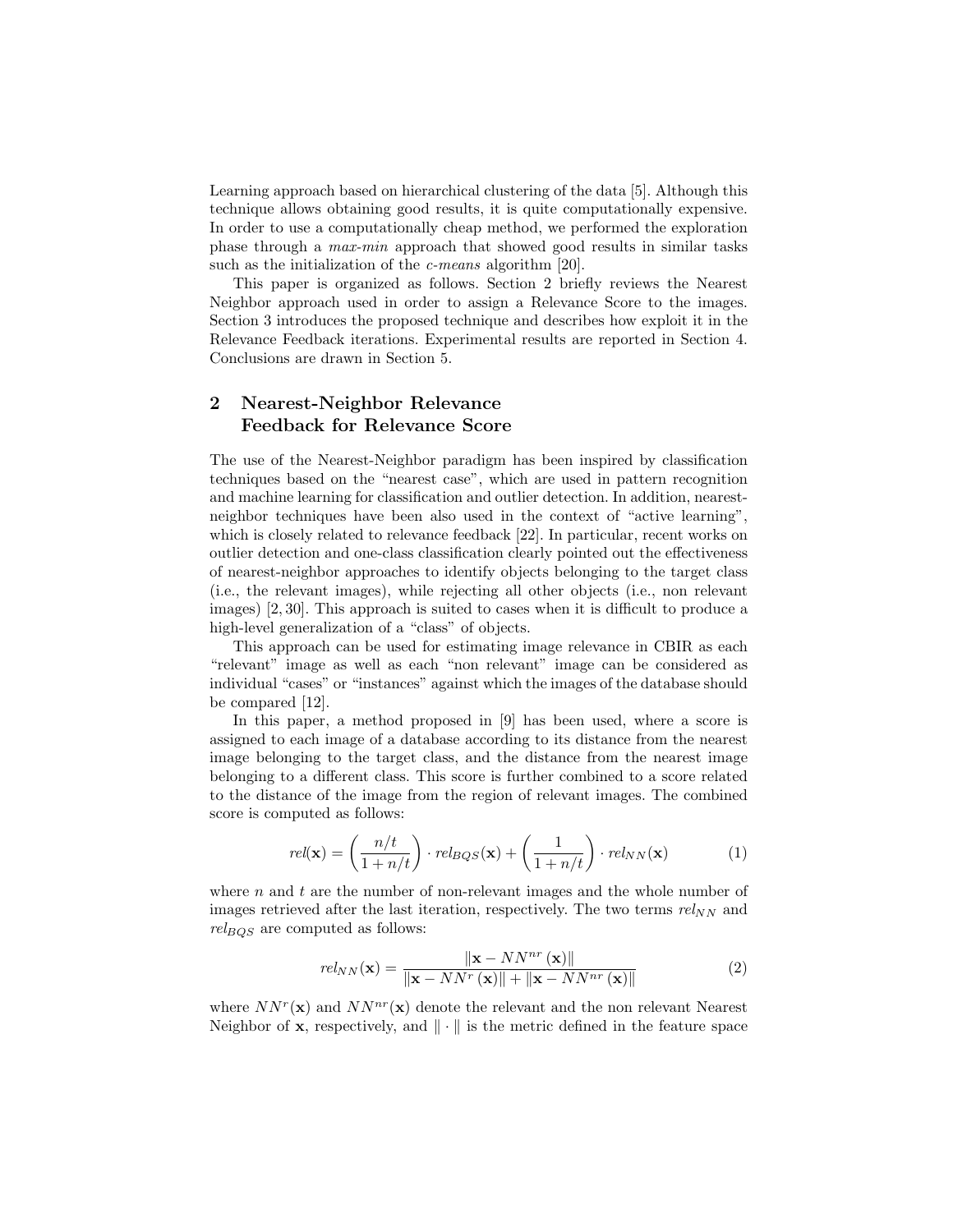at hand,

$$
rel_{BQS}(\mathbf{x}) = \frac{1 - e^{-d_{BQS}(\mathbf{x})} / \max_{i} d_{BQS}(\mathbf{x}_i)}{1 - e}
$$
(3)

where  $e$  is the *Euler's number*,  $i$  is the index of all images in the database and  $d_{BQS}$  is the distance of image **x** from a reference vector computed according to the Bayes decision theory (Bayes Query Shifting, BQS) [11].

#### 3 The exploration phase

Typically, an image retrieval system with relevance feedback works as follows: after the submission of a query, the system, according to a similarity measure, scores all images in the database and presents the k best scored ones to the user. One of the problems in this kind of behavior is that in the following iterations the search could be driven by the (probably few) relevant images retrieved so far, and the system could be trapped in a limited area of the feature space. Sometimes, neither the non relevant images, that are also considered in the evaluation of the relevance score, can help to get out of this situation. In fact, by always using the same set of relevant images iteration by iteration, the search can "take a wrong way". In order to face this problem, the proposed method selects within a certain number of best scored images, those images that are "not too close" to the "classical search area". The meaning of "not too close" and "classical search area" will be explained in the following.

Let us define k as the number of the images to return to the user and  $|k \cdot \alpha|$ as the fixed number of the "seed images". Let us also define  $|(k - (k \cdot \alpha) \cdot \beta|)$ as the number of images among which to choose the most informative ones. In the previous formulas, the parameter  $\alpha$  can assume values between  $\frac{1}{k}$  and 1, and  $\beta \geq 1$ . Summing up, with the *Exploration-Exploitation* approach k images are shown to the user, the best scored  $|k \cdot \alpha|$  are selected beforehand, while the other  $(k - |k \cdot \alpha|)$  are chosen through a max-min approach between the  $\lfloor (k - \lfloor k \cdot \alpha \rfloor) \cdot \beta \rfloor$  best scored images. It is clear that if  $\alpha = \frac{1}{k}$  all the images, apart from the query, are selected in an "active" way, on the contrary, when it is equal to 1, they system shows to the user the best  $k$  scored images as in the classical Nearest Neighbor approach. The same happens when  $\beta = 1$ , as  $(k - |k \cdot \alpha|)$  images will be chosen from a set of  $(k - |k \cdot \alpha|)$  best scored images. The max-min approach selects an image from a set evaluating all the distances between the seed images and the images in the set and choosing for each of them the shortest. The images are then sorted according to these distances and that with the maximum distance it is selected. The idea behind the max-min technique is similar to that of pruning, that is, it pays attention to the relevant images that are most far apart from each other because they are more likely to be the most different from those that are usually used [20]. To better explain the algorithm, Figure 1 shows an example where  $k = 5$ ,  $\alpha = 0.6$ , and  $\beta = 1.5$ .

(a) For each image in the database a score is computed according to Eq. (1);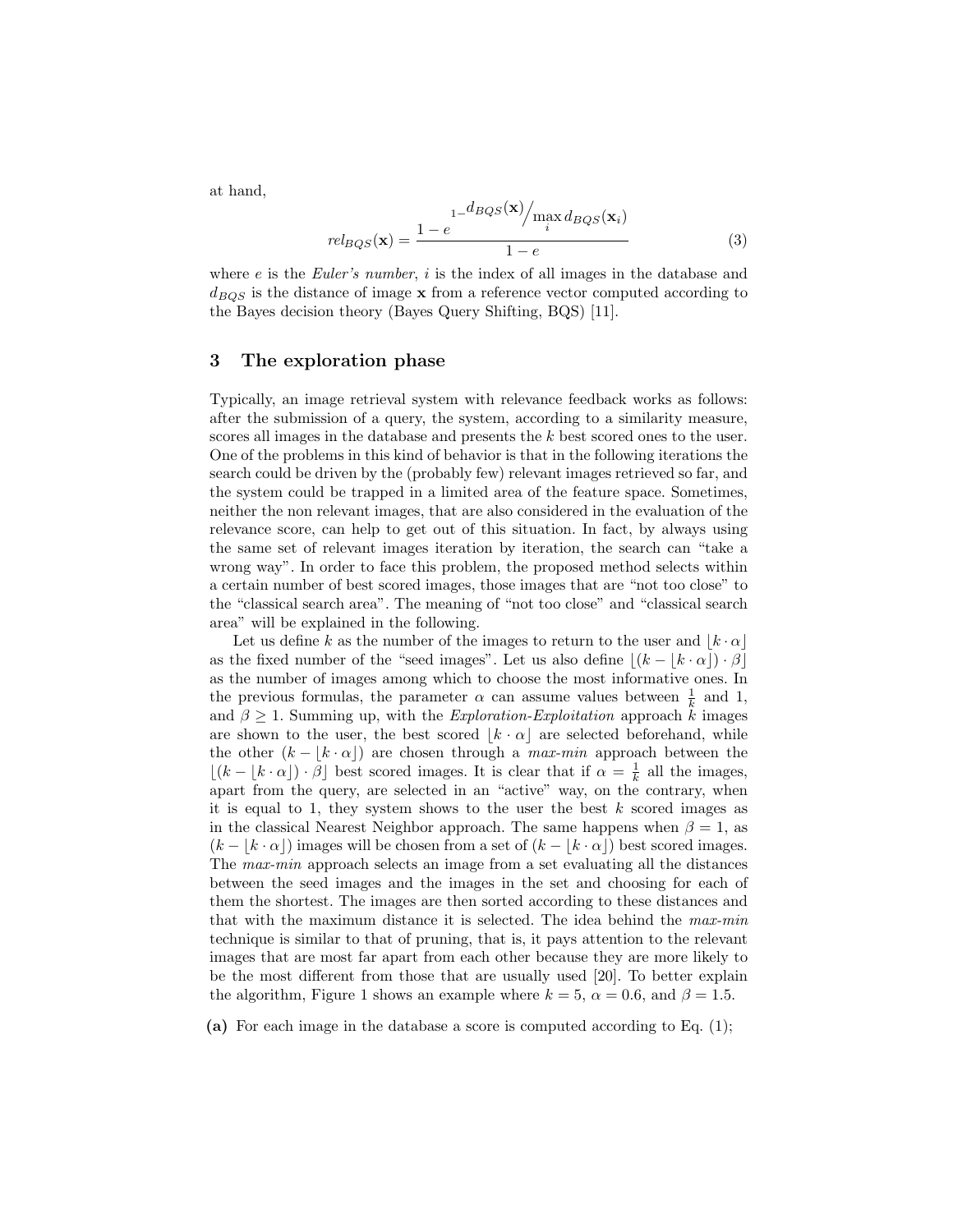

Fig. 1. Exploration-Exploitation algorithm.

- (b) the three best scored images are used as seeds of the search  $(|5 \cdot 0.6| = 3)$ ;
- (c) for each of the remaining images  $([5 [5 \cdot 0.6]) \cdot 1.5] = 3$  the distances with the seed images are evaluated, and the minimum ones are chosen;
- (d) the image with the largest minimum distance (image (2)) is chosen to be added to the seed images.
- (e) in order to add the fifth image to be shown to the user  $(k = 5)$ , the algorithm restarts from step (c).

It is clear that if  $\alpha = \frac{1}{k}$ , all the images, apart from the query, are selected following the *Exploration* approach. On the other hand, when  $\alpha = 1$  the best k scored images, as in the classical Nearest Neighbor approach, are shown to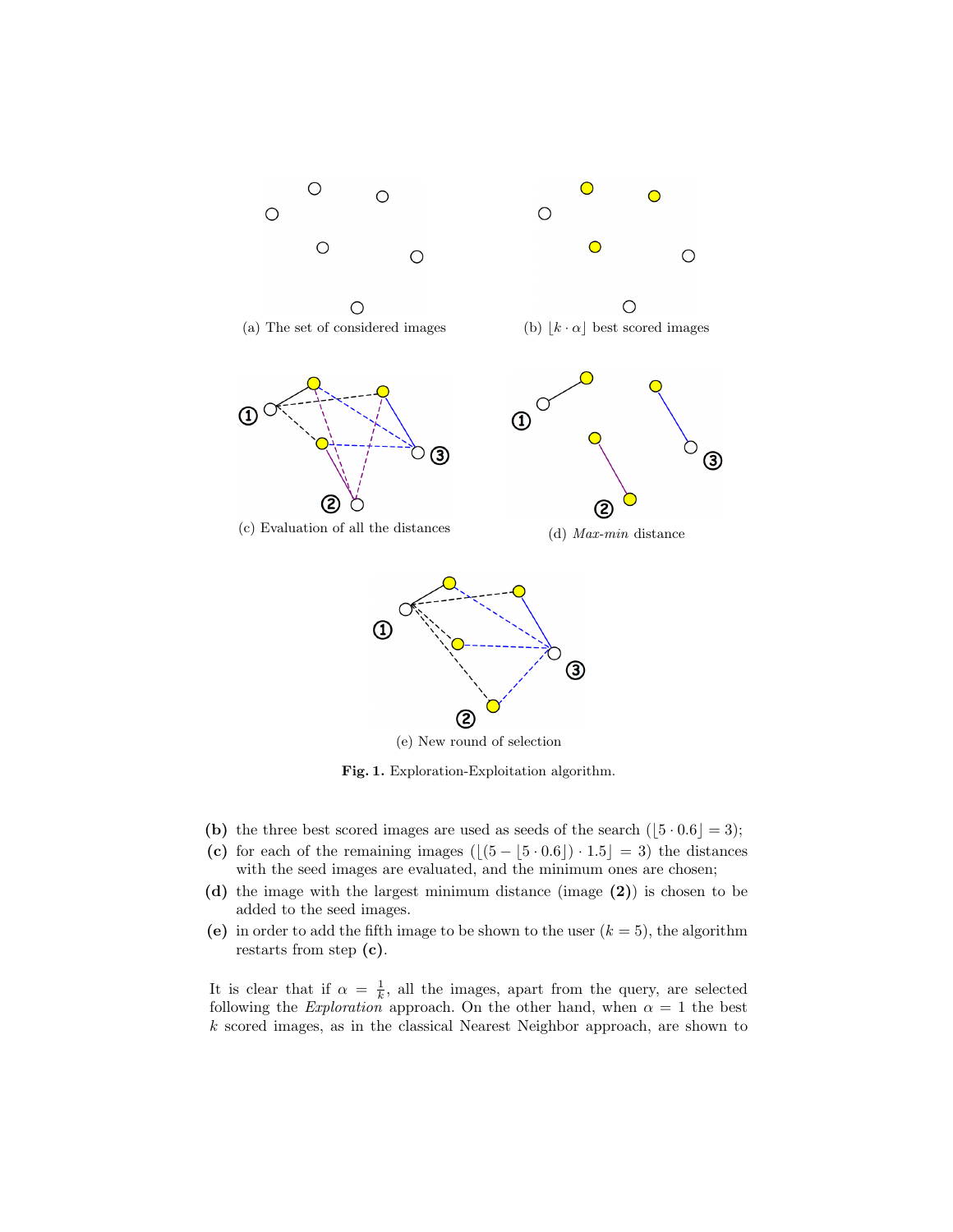the user. The same happens when  $\beta = 1$ , in fact in this situation  $(k - |k \cdot \alpha|)$ images from a set of  $(k - |k \cdot \alpha|)$  best scored images are chosen.

# 4 Experimental Results

#### 4.1 Datasets

Experiments have been carried out using three datasets, namely the Caltech-256 dataset, from the California Institute of Technology<sup>3</sup>, the WANG dataset<sup>4</sup>, and the Microsoft Research Cambridge Object Recognition Image Database<sup>5</sup> (in the following referred to as MSRC). The first dataset consists of 30607 images subdivided into 257 semantic classes [14], the WANG dataset consists of a subset of 1000 images of the Corel stock photo database which have been manually selected and which form 10 classes of 100 images each [32], and MSRC contains 4320 images subdivided into 17 "main" classes, each of which is further subdivided into subclasses, for a total of 33 semantic classes [35]. From Caltech-256, the Edge Histogram descriptor [1] has been extracted using the open source library LIRE (Lucene Image REtrieval) [24]. The images from the WANG dataset are represented by a 512-dimensional colour histogram and a 512-dimensional Tamura texture feature histogram [29] concatenated in a single vector [7]. The images of MSRC are represented by a vector of 4096 components of SIFT descriptors [23] extracted at Harris interest points [8, 7]. The WANG, MSRC and Caltech-256 datasets represents image retrieval tasks of different complexity. In fact, the WANG dataset is usually considered an easy task in the Image Retrieval context. The MSRC dataset is mainly used in the object recognition domain, as the pictures usually contain one object "captured" from a particular point of view (front, side, rear, etc.) or at most more objects of the same type. The Caltech-256 dataset is also widely used in object recognition, and it can be considered a more difficult task than the one represented in the MSRC dataset: the semantic concepts in the Caltech dataset are more loosely related to the image content. As example, the class "marriages" contains images of newlyweds as well as images of wedding cakes.

#### 4.2 Experimental Setup

In order to test the performances of the proposed approaches, 500 query images from Caltech-256 dataset have been randomly extracted, so that they cover all the semantic classes. For the WANG and MSRC datasets, each image is used as query. Relevance feedback is performed by marking images belonging to the same class of the query as relevant, and all other images in the pool of  $k$  tobe-labelled images as non-relevant. Performance is evaluated in terms of mean average precision taking into account all the relevant images as they are ordered

<sup>3</sup> http://www.vision.caltech.edu/Image Datasets/Caltech256/

<sup>4</sup> http://wang.ist.psu.edu/docs/related.shtml

<sup>5</sup> http://research.microsoft.com/downloads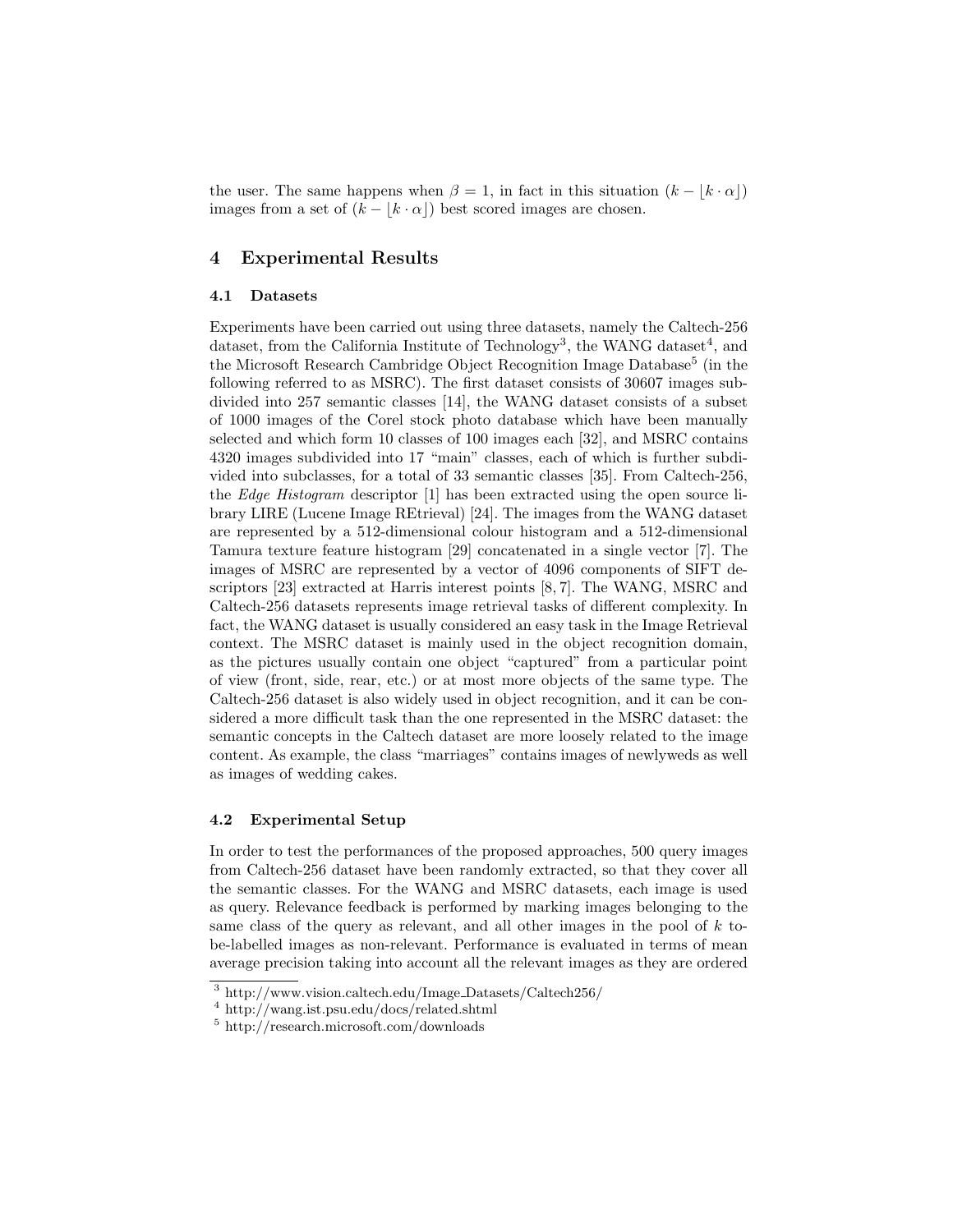by the classifier. In order to choose the most suitable values of the parameters  $\alpha$ and  $\beta$ , a number of preliminary experiments have been performed. Accordingly, it has been fixed the value of  $\beta$  at 10, whereas different values of  $\alpha$  have tested, and the related results are reported for comparison purposes. The relevance score at each image has been assigned according to Eq. (1), and in the graph it has been referred to as the *Relevance Score*, whereas the case  $\alpha = \frac{1}{k}$  has been referred to as  $\alpha = 0\%$ . For comparison purposes, relevance feedback has been also computed by a "pure" SVM classifier with an RBF kernel and an  $\text{SVM}_{ACTIVE}$  as well. The Active Learning has been performed according to the approach proposed in [17].

# 4.3 Results

Figures 2(a), 2(b), and 2(c) show the average precision evaluated using the WANG, the MSRC, and the Caltech datasets, respectively. Observing the Figure 2 it is quite clear to see how the lines have a quite different trend w.r.t. the value of  $\alpha$ . In fact, the lower the value of  $\alpha$  in Figure 2, the better the measured average precision. The only exception in the above trend can be seen in the case of  $\alpha = \frac{1}{k}$  (referred to as  $\alpha = 0\%$ ) in Figure 2(a) and (c), where the average precision is lower than the values obtained with  $\alpha = 0.25\%$ . The reason of this behavior probably is due to the fact that only the query is not enough as "seed image" in order to begin the search. In the case of the WANG and MSRC dataset it is also easy to see how the lower improvement obtained using the Exploration-Exploitation approach ( $\alpha = 0.75\%$ ) w.r.t. the method without "Exploration" phase, overcomes the improvement of the  $\text{SVM}_{ACTIVE}$  w.r.t the "pure" SVM.

# 5 Conclusion

In this paper the problem of low informative training sets has been faced exploiting the Nearest Neighbor paradigm in an Exploration-Exploitation task. The proposed algorithm subdivides the NN approach in two phases: Exploitation and Exploration. In the Exploitation phase a relevance score is assigned to each image in the database, while in the Exploration phase a certain number of best scored images is drawn, and by means of a max-min approach based on the distances among the images, the images that will be shown to the user to capture her feedback are chosen. The obtained results clearly show that the bigger the percentage of the images, proposed to the user, the larger is the obtained average precision. According to these results, it is possible to say that the proposed Exploration-Exploitation approach is able to move the search in areas of the feature space usually "unexplored".

# References

1. Information technology - Multimedia content description interface - Part 3: Visual, ISO/IEC Std. 15938-3:2003 (2003)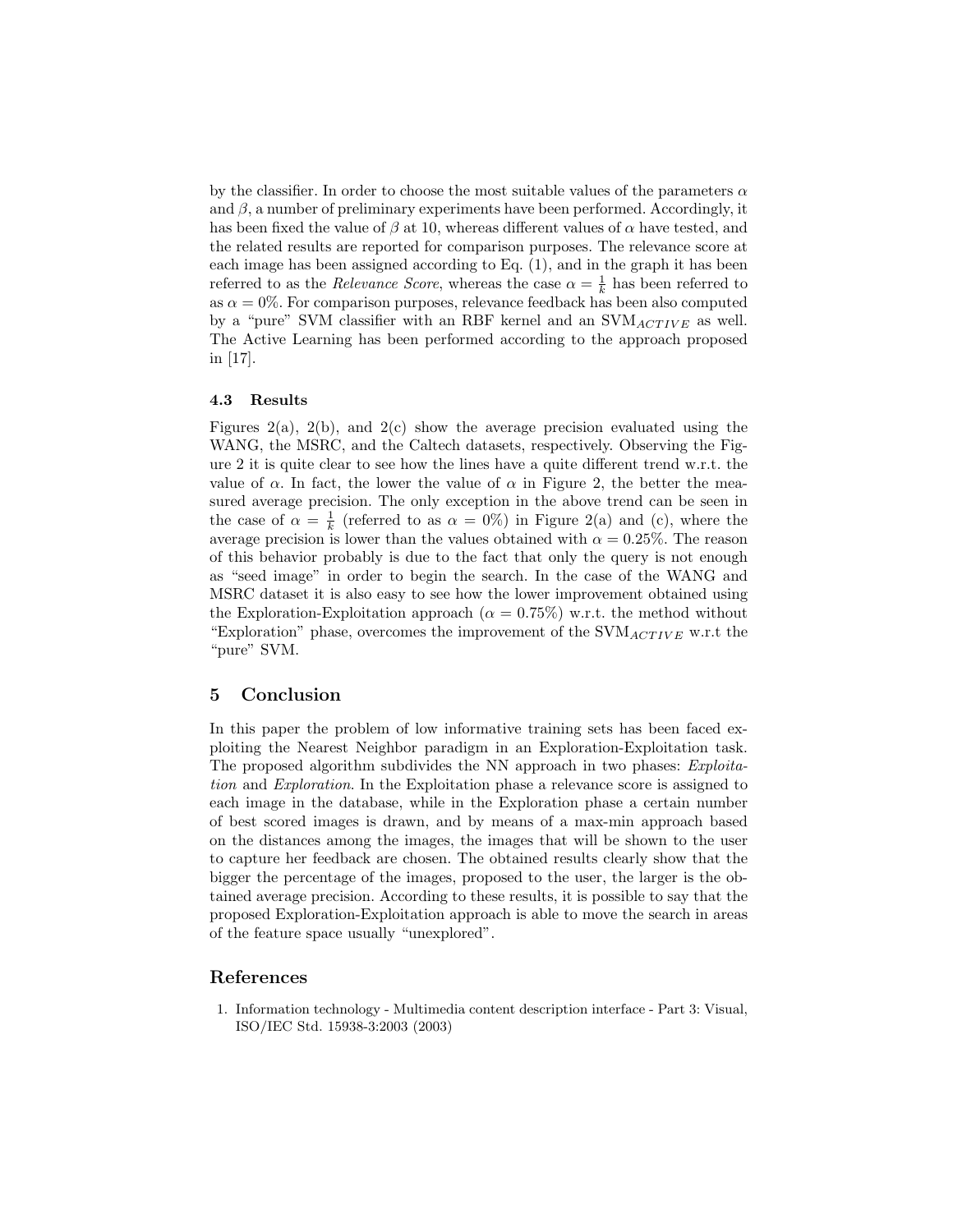- 2. Breunig, M.M., Kriegel, H.P., Ng, R.T., Sander, J.: LOF: Identifying density-based local outliers. In: Chen, W., Naughton, J.F., Bernstein, P.A. (eds.) SIGMOD Conference. pp. 93–104. ACM (2000)
- 3. Cheng, J., Wang, K.: Active learning for image retrieval with co-svm. Pattern Recognition 40(1), 330–334 (2007)
- 4. Cohn, D.A., Atlas, L.E., Ladner, R.E.: Improving generalization with active learning. Machine Learning 15(2), 201–221 (1994)
- 5. Dasgupta, S., Hsu, D.: Hierarchical sampling for active learning. In: Cohen, W.W., McCallum, A., Roweis, S.T. (eds.) ICML. ACM International Conference Proceeding Series, vol. 307, pp. 208–215. ACM (2008)
- 6. Datta, R., Joshi, D., Li, J., Wang, J.Z.: Image retrieval: Ideas, influences, and trends of the new age. ACM Computing Surveys 40(2), 1–60 (2008)
- 7. Deselaers, T., Keysers, D., Ney, H.: Features for image retrieval: an experimental comparison. Inf. Retr. 11(2), 77–107 (2008)
- 8. Dorkó, G.: Selection of Discriminative Regions and Local Descriptors for Generic Object Class Recognition. Ph.D. thesis, Institut National Polytechnique de Grenoble (2006)
- 9. Giacinto, G.: A nearest-neighbor approach to relevance feedback in content based image retrieval. In: CIVR '07: Proceedings of the 6th ACM international conference on Image and video retrieval. pp. 456–463. ACM, New York, NY, USA (2007)
- 10. Giacinto, G.: Moving targets in computer security and multimedia retrieval. Trans. MLDM 4(1), 30–52 (2011)
- 11. Giacinto, G., Roli, F.: Bayesian relevance feedback for content-based image retrieval. Pattern Recognition 37(7), 1499–1508 (2004)
- 12. Giacinto, G., Roli, F.: Instance-based relevance feedback for image retrieval. In: Saul, L.K., Weiss, Y., Bottou, L. (eds.) Advances in Neural Information Processing Systems 17, pp. 489–496. MIT Press (2005)
- 13. Gosselin, P.H., Cord, M.: Active learning methods for interactive image retrieval. IEEE Transactions on Image Processing 17(7), 1200–1211 (2008)
- 14. Griffin, G., Holub, A., Perona, P.: Caltech-256 object category dataset. Tech. Rep. 7694, California Institute of Technology (2007), http://authors.library. caltech.edu/7694
- 15. Hoi, S.C.H., Jin, R., Zhu, J., Lyu, M.R.: Semisupervised svm batch mode active learning with applications to image retrieval. ACM Trans. Inf. Syst. 27(3), 16:1– 16:29 (2009)
- 16. Hoi, S.C.H., Lyu, M.R.: A semi-supervised active learning framework for image retrieval. In: CVPR (2). pp. 302–309. IEEE Computer Society (2005)
- 17. Huang, T., Dagli, C., Rajaram, S., Chang, E., Mandel, M., Poliner, G., Ellis, D.: Active learning for interactive multimedia retrieval. Proceedings of the IEEE 96(4), 648 –667 (april 2008)
- 18. Jain, P., Kapoor, A.: Active learning for large multi-class problems. In: CVPR. pp. 762–769. IEEE (2009)
- 19. Jing, F., Li, M., Zhang, H., Zhang, B.: Entropy-based active learning with support vector machines for content-based image retrieval. In: ICME. pp. 85–88. IEEE (2004)
- 20. Katsavounidis, I., Jay Kuo, C.C., Zhang, Z.: A new initialization technique for generalized lloyd iteration. Signal Processing Letters, IEEE 1(10), 144 –146 (oct 1994)
- 21. Lew, M.S., Sebe, N., Djeraba, C., Jain, R.: Content-based multimedia information retrieval: State of the art and challenges. ACM Trans. Multimedia Comput. Commun. Appl. 2(1), 1–19 (2006)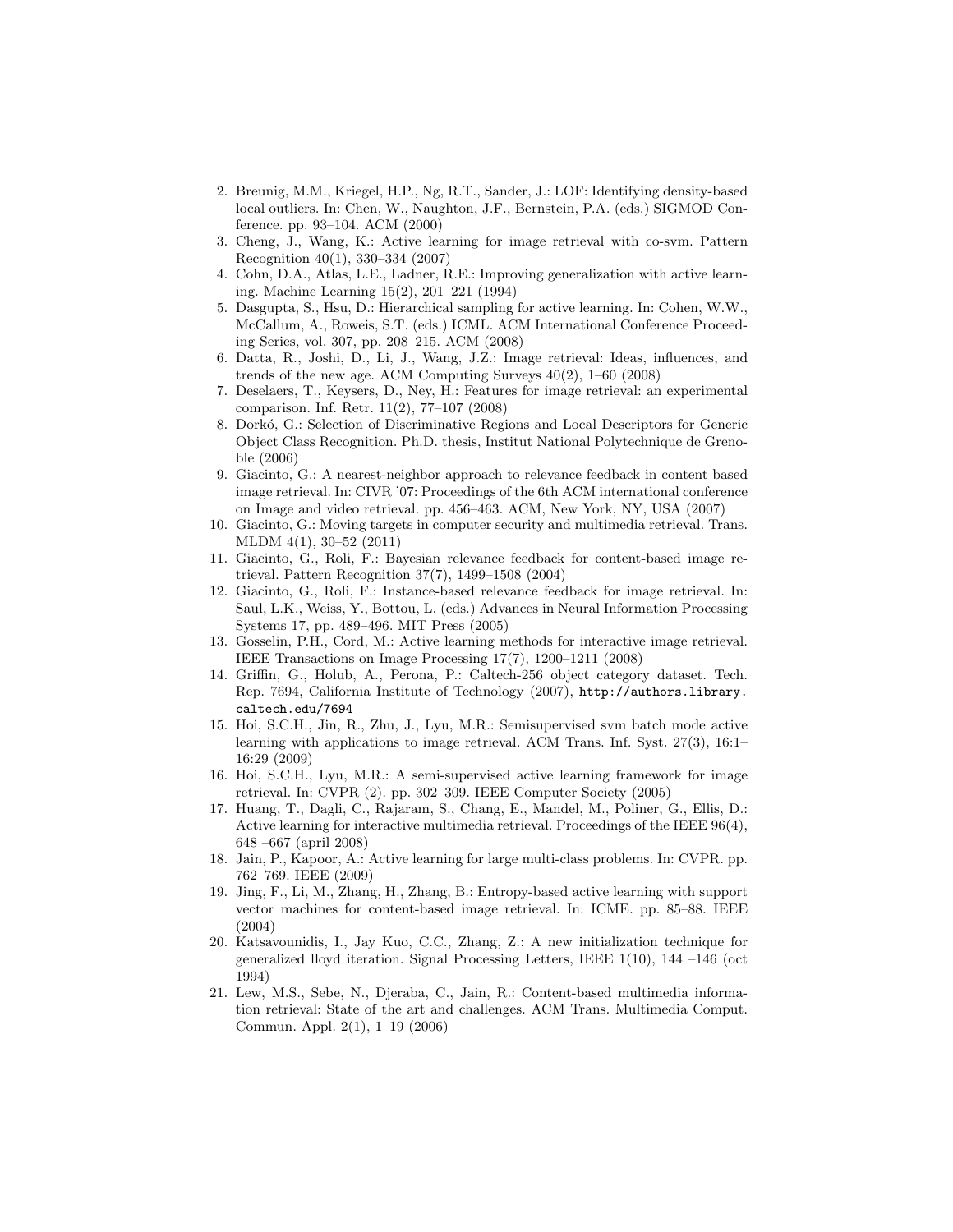- 22. Lindenbaum, M., Markovitch, S., Rusakov, D.: Selective sampling for nearest neighbor classifiers. Machine Learning 54(2), 125–152 (2004)
- 23. Lowe, D.G.: Distinctive image features from scale-invariant keypoints. International Journal of Computer Vision 60(2), 91–110 (2004)
- 24. Lux, M., Chatzichristofis, S.A.: Lire: lucene image retrieval: an extensible java cbir library. In: MM '08: Proceeding of the 16th ACM international conference on Multimedia. pp. 1085–1088. ACM, New York, NY, USA (2008)
- 25. Pavlidis, T.: Limitations of content-based image retrieval. http://theopavlidis.com/technology/CBIR/PaperB/vers3.htm (2008)
- 26. Russell, B.C., Torralba, A., Murphy, K.P., Freeman, W.T.: Labelme: A database and web-based tool for image annotation. International Journal of Computer Vision 77(1-3), 157–173 (2008)
- 27. Sivic, J., Zisserman, A.: Efficient visual search for objects in videos. Proceedings of the IEEE 96(4), 548 –566 (april 2008)
- 28. Smeulders, A.W.M., Worring, M., Santini, S., Gupta, A., Jain, R.: Content-based image retrieval at the end of the early years. IEEE Trans. Pattern Anal. Mach. Intell. 22(12), 1349–1380 (2000)
- 29. Tamura, H., Mori, S., Yamawaki, T.: Textural features corresponding to visual perception. IEEE Trans. Systems, Man and Cybernetics 8(6), 460–473 (June 1978)
- 30. Tax, D.M.: One-class classification. Ph.D. thesis, Delft University of Technology, Delft, The Netherlands (June 2001)
- 31. Tong, S., Chang, E.Y.: Support vector machine active learning for image retrieval. In: ACM Multimedia. pp. 107–118 (2001)
- 32. Wang, J.Z., Li, J., Wiederhold, G.: Simplicity: Semantics-sensitive integrated matching for picture libraries. IEEE Trans. Pattern Anal. Mach. Intell. 23(9), 947– 963 (2001)
- 33. Wang, J., Hua, X.S.: Interactive image search by color map. ACM TIST 3(1), 12 (2011)
- 34. Wei, X.Y., Yang, Z.Q.: Coached active learning for interactive video search. In: Candan, K.S., Panchanathan, S., Prabhakaran, B., Sundaram, H., chi Feng, W., Sebe, N. (eds.) ACM Multimedia. pp. 443–452. ACM (2011)
- 35. Winn, J.M., Criminisi, A., Minka, T.P.: Object categorization by learned universal visual dictionary. In: ICCV. pp. 1800–1807. IEEE Computer Society (2005)